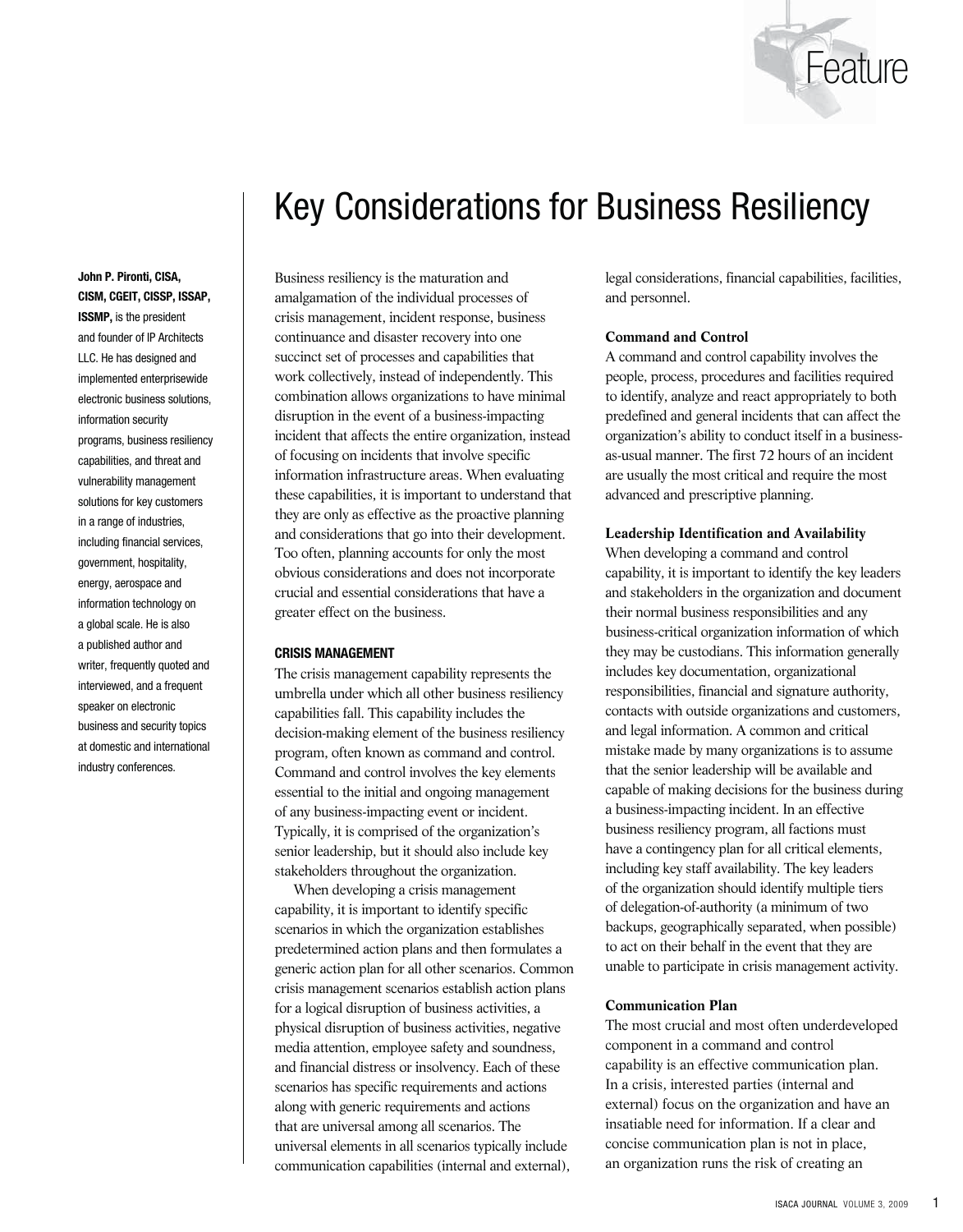environment of misinformation resulting from fragmented data and assumptions. Senior leadership should develop and approve an initial communication plan to accommodate zerohour communications (communications at the time of incident identification and declaration) in advance of any incident. Typical zero-hour communication includes language that states that the organization has encountered a business-impacting event and is investigating the situation. It also includes guidelines to determine when to provide future updates to interested parties and how the interested parties can receive these updates.

A regular stream of updates is critical to any crisis communication strategy. These updates should be communicated on multiple platforms, including web sites, e-mail, voice mail broadcasts and, when possible, in-person briefings. During the first 72 hours, updates should be on a regular basis, typically four-hour increments. If possible, during the initial hours of the crisis period, it is suggested that updates be provided each hour, but quickly reduced to a longer window of time to allow for crisis remediation activities to take place. Even when there is nothing to report, the issuance of an update conveys that the organization is addressing the situation and more information will be available at the next scheduled update, or as warranted. Otherwise, interested individuals may begin to lose confidence in the organization's ability to remediate the incident.

Communications need to be consistent for both internal and external audiences during a crisis. Consistency reduces miscommunication and minimizes the socialization of misinformation. The use of consistent language, terms and speakers (if possible) is preferred to allow the audience to receive accurate messaging. Press releases to media and posted on web sites are generally acceptable for initial communications, but often there is a need for interactive discussion within the first hours of an incident to allow for questions and feedback.

It is also important to ensure that the method of communication is consistent. To accomplish this, a leading practice is to use web sites associated with the organization and provide a telephone number for clients to call with inquiries. When establishing the telephone number, it is important to use one that is separate from the organization's business-as-usual call center, to avoid an influx of inquiries that would impede normal business call traffic. Industry-leading practices in this case are to contract a call center organization in advance, provide scripts for zero-hour communications and provide them with scripted updates as the incident response activities continue to operate.

Internal communication elements such as logistic information for staff involved in recovery efforts and confidential information should utilize the same information infrastructure capabilities as external communication capabilities. The only difference should be the addition of identification and authentication elements to ensure that only authorized individuals are receiving the information and to track who has received the information for audit and accountability purposes. This capability will also allow general staff to know when and where they can return to work once the recovery efforts allow.

Another critical consideration is the engagement of outside assistance to help in the crisis. Many organizations are confident in their ability to deal with any external communication requirement, but, in reality, most do not have experience with media inquiries. An external organization (such as a public relations firm) introduces an unbiased and unaffected perspective to crisis communication, ensuring that only appropriate information is released and transmitted through the most effective channels. When organizations do not properly vet their external communications, they may release potentially harmful information in an emotionally charged environment, due to the stress of actively remediating the incident. It is important to contract the outside organization in advance of a crisis and establish strategies in advance.

# **Legal Considerations**

During a crisis, the senior leadership of an organization may not be available to execute legal agreements or make decisions. It is important to implement delegations of authority for all identified contingency staff prior to the occurrence of a crisis. This allows these individuals to execute binding legal agreements on behalf of the organization. It also enables expanded signature authority to enter into agreements with higher-than-normal signing authority for emergency considerations.

Important components of a command and control tool kit are the declaration of incident and completion of incident legal documents. During an incident, these documents allow the initiation and legal recognition of the delegation of authority and expanded signature and financial authority by external organizations. Upon completion of the incident or when no longer necessary, the documents remove these capabilities. Otherwise, the individuals granted the expanded signature authority and responsibilities may not be recognized by external parties, which can delay or prevent critical agreements being executed. The individuals who declare the incident sign these documents and internal or external legal counsel countersign the documents.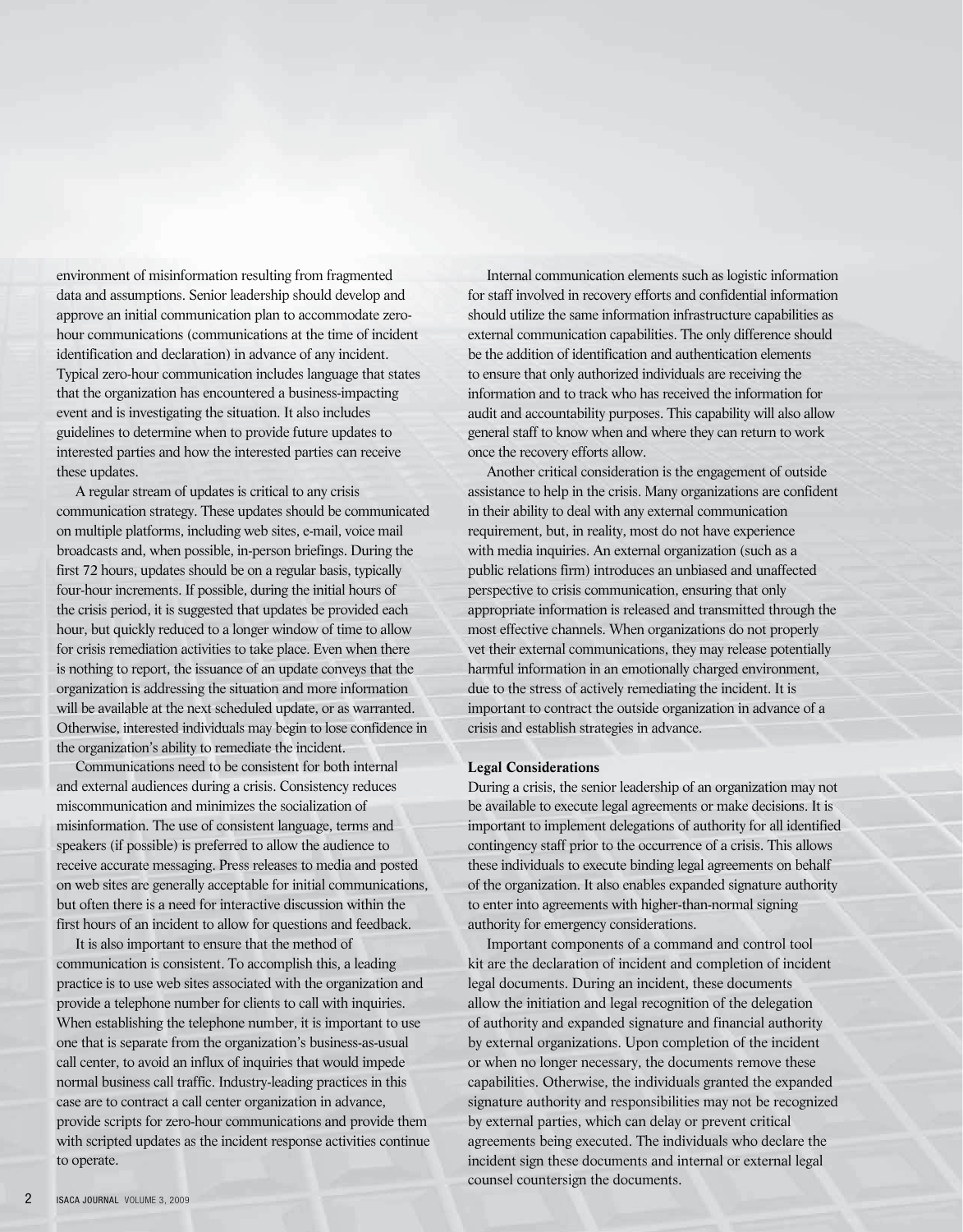Just as in a communication capability, an organization should retain external legal counsel with experience in crisis management to ensure availability during an incident. It is important to confirm that appropriate remediation steps are taking place to reassure interested parties (internal and external) and to allow for the availability of an unbiased perspective when making legal decisions.

# **INCIDENT RESPONSE**

Incident response represents the second tier of an organization's response (the first tier is operational response) and, typically, the first organized and focused approach (see **figure 1**). By invoking the incident response capability, an organization has concluded that a situation is no longer an event that requires further investigation. The situation is now an incident that has the potential to impact business operations. This is an important distinction because an incident is very different from an event (an event is something that has occurred within the information infrastructure or operating environment of the organization that has the potential to cause a disruption and warrants further investigation). The declaration of an incident and activation of the incident response function represents a decision of the organization to identify, analyze and remediate the incident until it no longer has an impact on the organization's business. This is important both internally and externally to the organization. If an organization declares an incident and chooses not to take these actions, internal stakeholders and external examiners, customers and litigators may regard them as negligent.

One of the most important considerations when declaring an incident and invoking the incident response capability is determining whether the analysis and recovery will be performed in an operational or forensic manner. Both of these eventually result in return-to-normal business operations, but they do differ. An operational response has the goal of resolving the identified issue as quickly as possible, while causing minimal disruption to business operations. A forensic response focuses on the preservation and integrity of evidence while identifying and rectifying the business-disrupting incident.

After the incident response leader determines the style of incident response, root cause analysis and the execution of the remediation plans occur. As important as it is to determine when and how to declare the event, an aspect of incident response commonly overlooked is an understanding of when the incident has completed and when the organization should discontinue remediation activities. In the case of physical

incidents (e.g., failed equipment, physical security breach), this is more apparent. Logical incidents can be much harder to measure because they can involve elements that are not immediately apparent (such as multiphase virus attacks that use diversion techniques to implant code into systems while initial remediation is taking place).

The current leading practice to determine the effectiveness of incident remediation in an operational response is to use key performance indicators (KPIs) or measurements that align to business operation effectiveness and the continued efforts of the incident response team. If the organization's business operations are able to function appropriately within the range of "minimal impact" to "no impact" after an identified incident, the incident response team can return the remediation activities to the operations organization, which can finalize the return-to-normal actions for the business operations. The incident response team may still assist the operations team with return-to-normal activities, but they no longer need to lead, organize and manage these efforts. The KPIs should have established thresholds that define the risk and operational effectiveness limits that the organization is willing to accept and, in turn, activate or deactivate its incident response capabilities.



In the case of a forensic response, the same KPIs measure the incident response requirements, but a legal opinion is advantageous prior to deactivating the incident response capabilities. This ensures proper substantiation of all legal, chain of custody, and evidence preservation and collection considerations.

# **BUSINESS CONTINUANCE**

Business continuance focuses on an organization's ability to continue to operate effectively in the event of a businessdebilitating incident. The first step in developing a business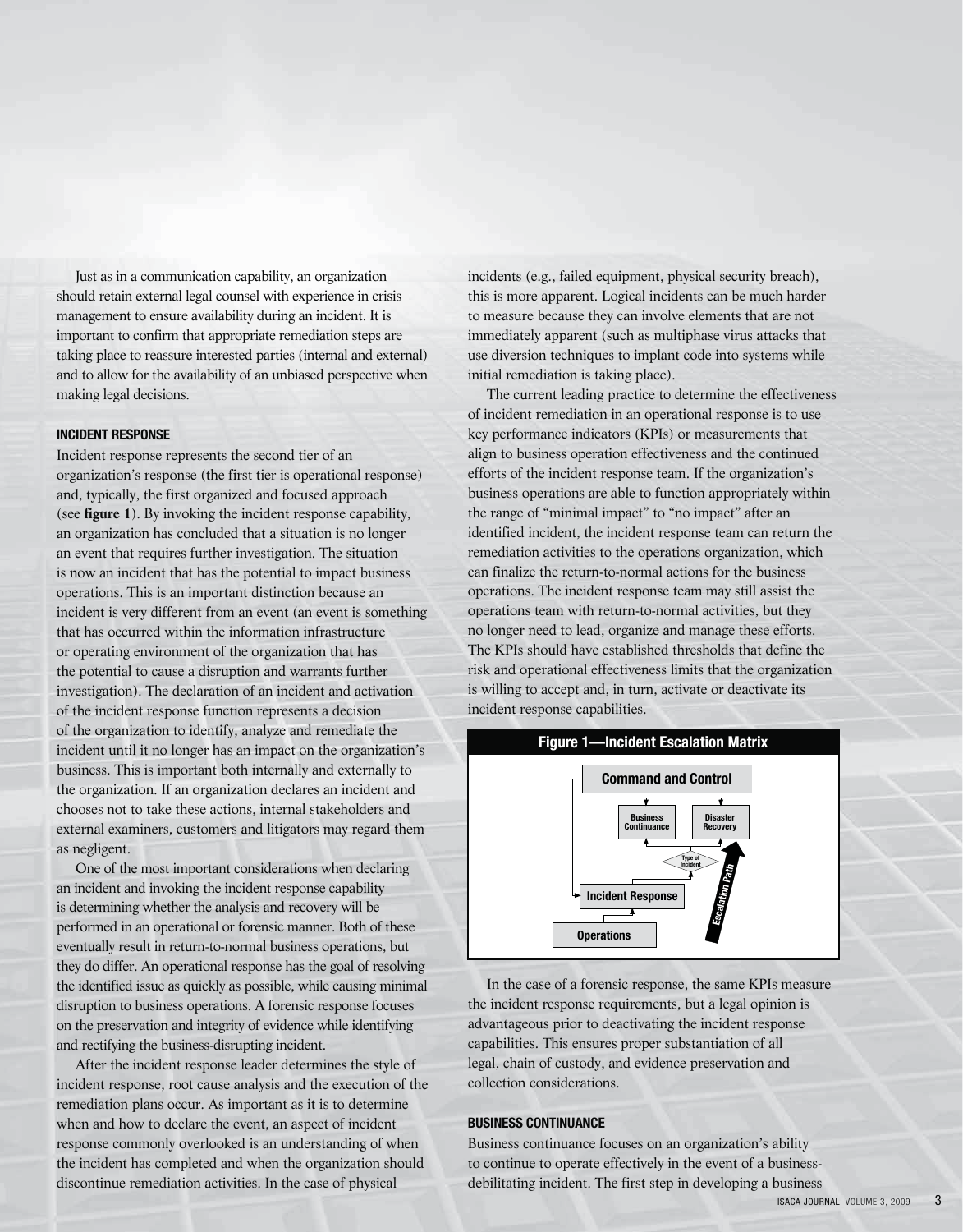continuance capability is to identify the business processes important to the organization, the level of capability required to meet minimum effectiveness requirements and how the business can sustain business operations no matter what the disruption.

Historically, the best way to determine the business processes most important to an organization was to map the revenue streams on which the organization depended. While this is still a valid technique, current business conditions also introduce other factors that need consideration, such as regulatory and industry compliance requirements, contractual arrangements, and customer expectations.

One of the most overlooked, but important, business continuance concerns is the organization's impact on its partners and vendors. Today, most organizations provide products and services that support the success of its customers' business activities. Many organizations have contractual requirements with these organizations in regard to availability of services and capabilities. These agreements often take the form of service level agreements (SLAs) that have associated financial and potential legal consequences if the organization cannot meet the SLA requirements. Therefore, a business process that seemingly represents a medium priority to the organization from a revenue perspective may, in fact, be a high priority in a business continuance situation, due to the financial and legal ramifications that an organization may face if the process is unavailable.

Once these situations are identified, it is important to establish secondary capabilities that can be leveraged during a business-impacting crisis. This can include arrangements with partner, or even competitive, organizations that provide similar services. These arrangements should be made in advance of a crisis and should be reciprocal in nature.

# **Business Impact Analysis**

It is important to develop a business impact analysis that enumerates the impact of a loss of some or all business process capabilities. Many organizations conduct this analysis through a series of questionnaires in which they ask business process stakeholders about the potential impact if their process were to become partially or completely unavailable. This method tends to identify obvious business impacts, but often fails to enumerate all of the business process elements or the impact of their loss.

One of the most effective ways to approach a business impact analysis is to first conduct a business process mapping activity. Business process mapping provides a visual depiction of all of the process elements and associated dependencies for a particular business process (**figure 2**). This information is particularly useful when utilizing the business continuance plan. The visual depictions enumerate interdependencies and key elements within business processes on which a plan can focus its immediate attention.

After the organization completes the business process mapping, it identifies an inventory of the information infrastructure and data elements that support the business process. This includes the people, processes, procedures, technical infrastructure and data used in the business process. This provides a complete understanding of the dependencies

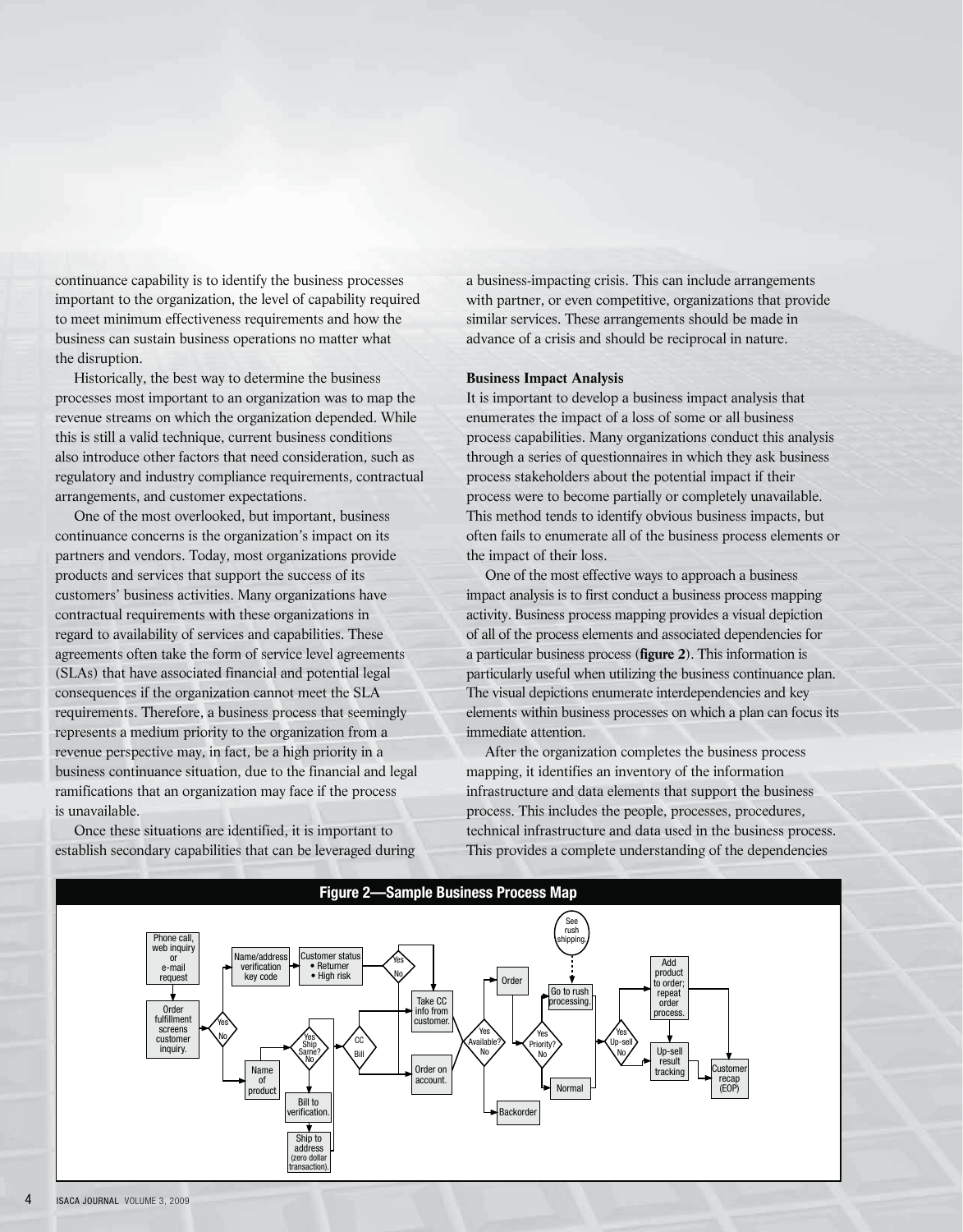(resiliency capabilities inherent to the business process based on its design), key components and weaknesses that exist in its current implementation.

When conducting a business impact analysis, it is important to consider the effect of a partial and a whole loss of the business process. Many business impact analysis activities assume that a complete loss of a business process is less likely to occur than a partial loss (i.e., the loss of key infrastructure or personnel elements, data flows, or vendors). By using the output of the business process mapping activity, an organization can perform a business impact analysis by developing scenarios that assume the loss of key elements as well as the entire process. This ensures that the implemented preventive controls and recovery efforts are business-appropriate and most effective.

One of the key considerations when performing a business process analysis is to define the recovery point objectives (RPOs) and recovery time objectives (RTOs) associated with the analyzed business process. This allows an organization to define the minimal capabilities required for the business process to be effective and valuable. These minimal capability metrics drive the appropriate level of effort and the investment in a particular business process during a continuance effort. These metrics also help an organization understand when it can reduce its focus on recovery efforts as well as when it is no longer in the organization's best interests to continue the effort in the event of an unsuccessful recovery.

#### **Competency Models and Staff Availability**

An often neglected element in a business continuance plan is the ability for key staff to be available, willing to function and capable of carrying out their duties in a crisis. A business continuance plan should not assume that key staff members will work at levels beyond their typical capabilities and do everything possible to remediate a crisis. In many crises, when organizations initiate the business continuance plan, due to stress, the staff works at a depreciated level of competency.

To combat this situation, it is important to establish competency models for the roles identified as necessary for the business continuance plan to operate. These competency models are similar to job descriptions, but focus on specific activities that an individual will be required to perform during a business continuity situation. Competency models should include the specific skills, personnel profiles, knowledge and competencies that are required to perform the tasks outlined in the business continuity plan.

Once an organization establishes the competency models, it is important to create a sourcing strategy that can accommodate the defined requirements. Often, an organization finds that it has many skilled workers who have the appropriate skills to carry out their business continuity plans, but the workers are not currently in positions that would make this obvious. The most effective approach to identifying these individuals is to work with the human resources department to develop a skill inventory database of all employees and then map their skills to the individual business continuity plans.

Once the organization identifies the individuals who have the necessary skills, it is important to ask the individuals if they would be willing to take part in a business continuity effort and are capable of operating in a crisis. Some individuals may not feel comfortable with this role, and it is important to identify them in advance.

It is also important to recognize that the identified staff may not be available when the organization enacts the plan or the plan may require more staff than are currently in place. In this case, it is important to establish relationships with staffing organizations that specialize in providing staff with the required skills. The most effective way to do this is to communicate the competency models for the plans to these staffing organizations and implement a retainer contract that specifies that the staffing organizations keep an adequate inventory of available staff or, at minimum, have a contact database of possible candidates that map directly to the required competencies.

#### **Financial Planning and Reserves**

Business continuance plans, when enacted, can represent a significant financial cost to the organization. One of the key considerations that an organization often overlooks is the ability to continue to fund the plans until the organization has recovered from the incident. In many cases, the plans assume that the staff will continue to be paid and that the organization will cover expenses associated with the plan. Unfortunately, many organizations today do not have adequate financial reserves to pay all staff identified in the plan for an extended period, especially if the incident affects the organization's ability to generate revenue or its accounts receivable and payable functions. There is a high likelihood of failure if the organization does not compensate the required staff or pay the associated expenses for the plan.

It is important to work with the finance team to ensure the establishment of adequate reserves to meet the financial considerations of the business continuity plan and to understand how to access the funds if they are required. In many cases,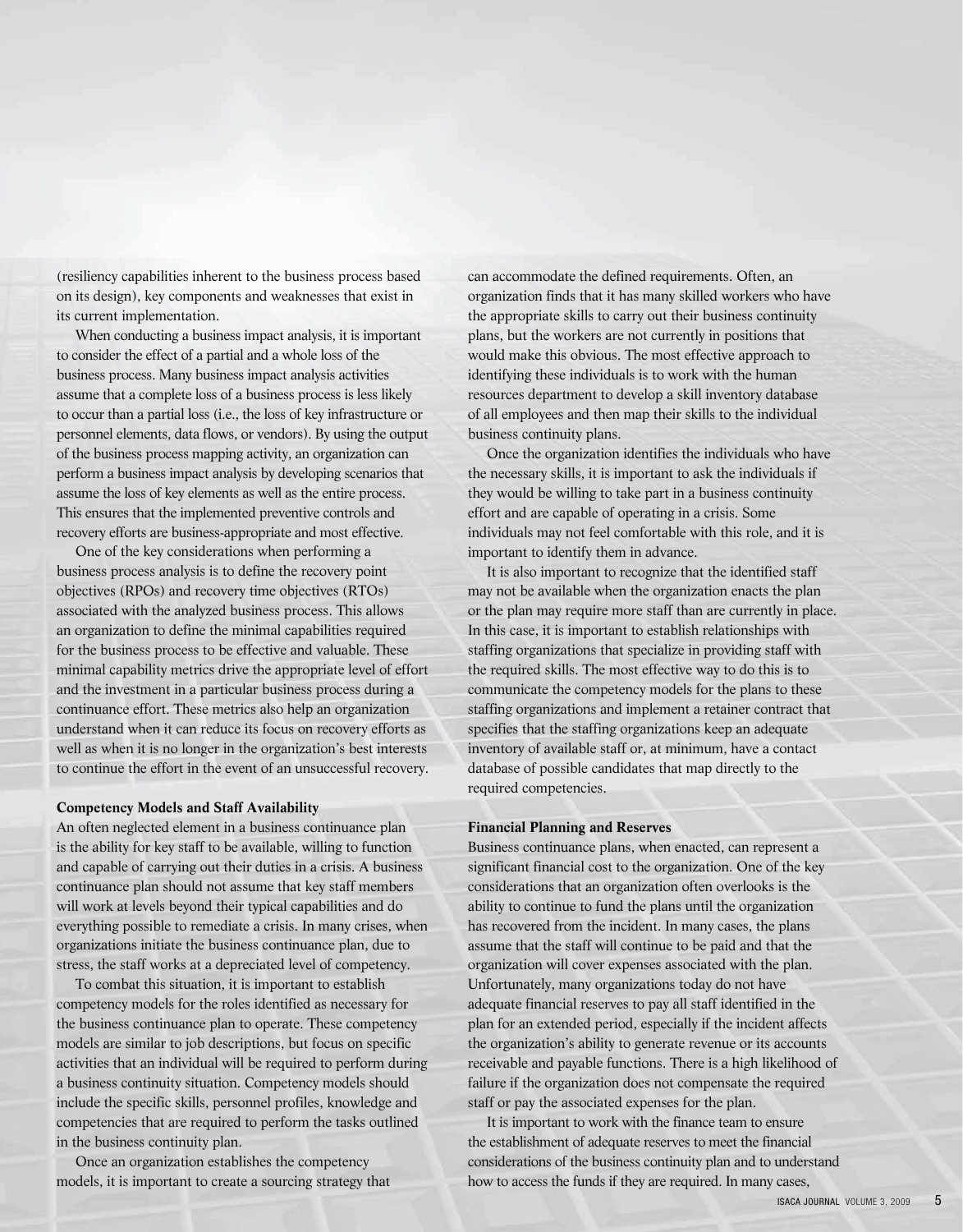organizations achieve this through insurance vehicles, but often these capabilities do not provide immediate reimbursement during the time of the crisis. To counteract this, the plan should have an estimate of cost associated with its activities, detailed with timelines of when funds will be required. This allows the finance organization to create a reserve for immediate funding needs and then use insurance vehicles for future funding based on the reimbursement arrangements in the insurance policies that are held for this purpose.

# **Unavailable Workforce**

A recent consideration organizations have added to many business continuance plans is unavailable workforce or workforce quarantine (often associated with pandemic preparation). Many plans prepare for this scenario by establishing remote terminal service capabilities or issuing mobile devices, such as smart phones and laptops, to their workforce. While these capabilities provide the computing capabilities to allow a remote workforce to continue to work, they do not account for the potential lack of available local service provider bandwidth. If an unavailable workforce or workforce quarantine situation affects a region, many more people will be utilizing their remote and home network capabilities during peak working hours. They will also be utilizing more bandwidth than normal, especially if they are utilizing terminal services or application virtualization solutions.

The most effective way to counteract this situation is to develop alternative operating capabilities that require a minimal amount of bandwidth to operate effectively. These capabilities may include text input screens instead of enhanced graphical user interfaces, minimal file transfer or batch file transfers in off-hour windows (such as overnight periods), and the establishment of time-sharing schedules that have a minimum number of users accessing the computing infrastructure at any given time.

#### **DISASTER RECOVERY**

Disaster recovery is typically associated with facilities and IT requirements required to recover from a businessdebilitating event. Many organizations today are effective in developing secondary physical infrastructure and IT capabilities through mirrored facilities, data replication capabilities, and environments to counteract natural disasters and physical disruptions of their business. Unfortunately, many organizations do not appropriately consider disruptions of a logical nature when developing these capabilities.

## **Recover Remote or Recover in Place**

One of the key considerations in a disaster recovery situation is to decide whether to recover the technical environment in place or revert to remote facilities. The best way to determine the most appropriate option for recovery is to assess the situation based on the recovery point and time objectives for the affected business processes. When possible, it is always preferable to recover in place, because this typically least affects the business operation and cost and is less disruptive to the organization during the return-to-normal operations process.

# **Overlooked Threat Scenarios**

A significant, but often overlooked, threat is one by adversaries who are interested in causing a business disruption by compromising servers or computing capabilities attached to the alternate facility's replication capabilities of an organization. In this scenario, an adversary compromises a system and installs malicious code onto the target system in an inconspicuous way. Instead of activating the code immediately, the adversary waits for an extended period of time (typically three months) before utilizing the code. This amount of time ensures the replication of the malicious code throughout all of the mirror facilities and backup and archive solutions.

When the adversary has a reasonable belief that the code has replicated, they enact it to cause the business disruption. In a typical disaster recovery situation, the organization uses the mirror facility to counteract the attack. Unfortunately, one of the first things most disaster recovery plans require is the reestablishment of networking and redirection of the Domain Name System (DNS) to the alternative site. Even if the organization has not disclosed the physical location of the alternative facilities, the adversary is able to activate the replicated code and continue with the attack as soon as the DNS has propagated.

This situation, as well as other file-level logical attacks, can be counteracted though simple countermeasures such as file integrity checks prior to backup or replication. One method is to use cryptographic hash algorithms to create a library of hash outputs of master production files (such as system files). These files should not change while in development and prior to deployment into the production environment without a change control process. Prior to backing up or replicating data in the production environment, the data in this environment should be hashed using the same cryptographic algorithm and the output compared to the master output that was created earlier. This quickly identifies the modification or corruption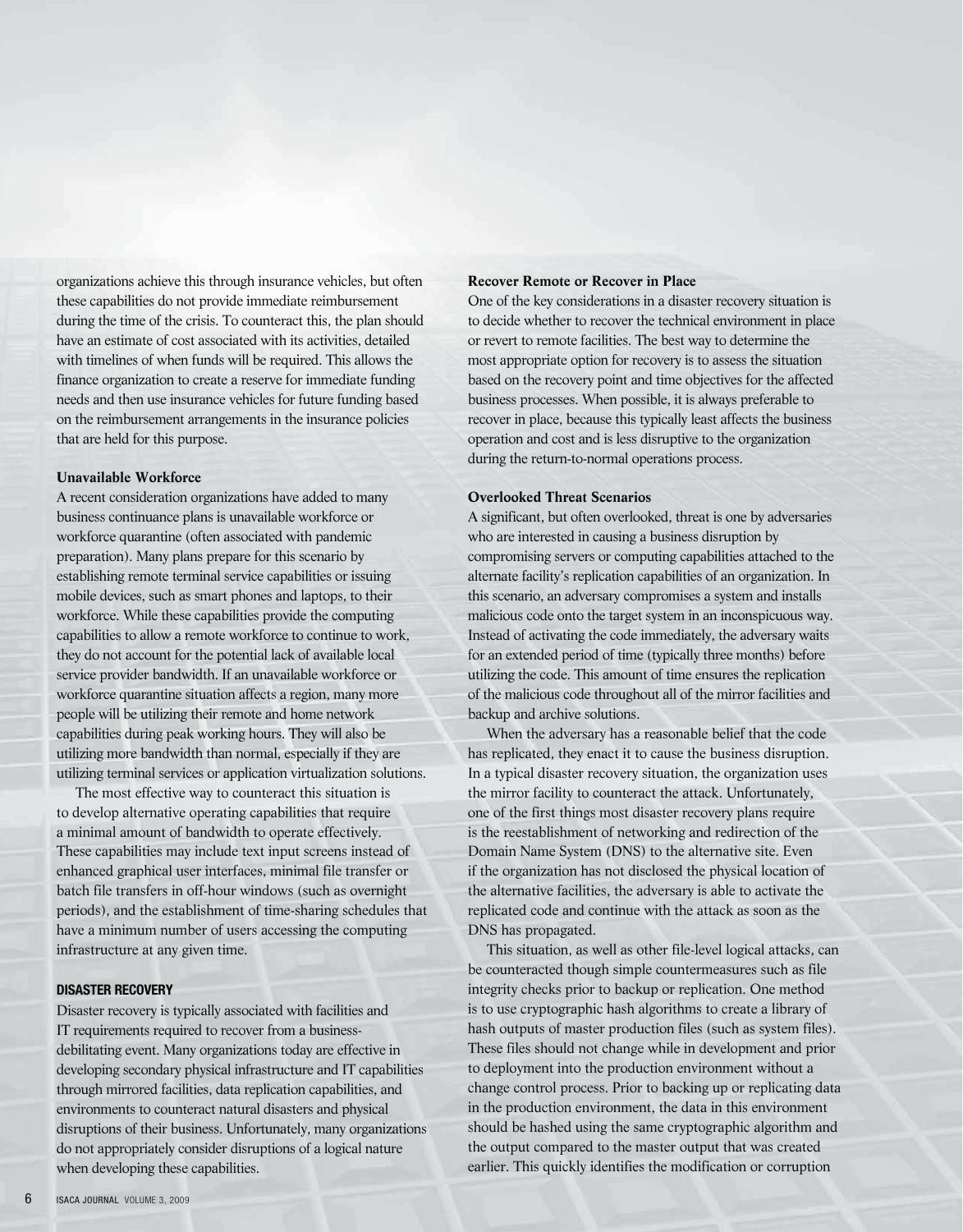of any of the data to prevent backups or replications, and detects any files that exist in the environment but should not.

## **Access and Availability of Facilities**

Another overlooked scenario in disaster recovery situations is the access and availability to facilities in the event of a disaster situation. Many organizations prepare their primary facilities to be able to function in a loss-of-service situation, such as a power failure or network interruption, by installing fuel-based electrical generators and separate path network connectivity. This allows them to recover in place instead of implementing a remote recovery, which is typically a more expensive and business-disrupting activity. These organizations typically contract with local service providers to provide fuel refill and network repair capabilities. These capabilities work well in the event of a localized incident that affects the organization facility or local facilities, but do not work well in regional incidents. In the case of regional incidents, local or federal law enforcement can choose to declare a state of emergency and prevent these service providers from providing services to replenish fuel supplies or repair telecommunications and network infrastructure.

An equally challenging issue when a state of emergency is declared by local or federal authorities is the ability of staff required to be part of the recovery efforts to either access the facilities or exit the primary facility to access the backup facilities. If the staff required for the recovery is unavailable to reach the secondary facility or leave the primary facility, the organization may not meet the RTOs and RPOs of the plan. In this case, it is important to have competency models developed for all required staff in the recovery efforts.

Availability of secondary facilities can also be a challenge if any organization is contracting with a third party for its disaster recovery data center and networking capabilities. These organizations typically follow a business model where they are prepared to assist in the recovery of a single or small number of clients at the same time. Often, from a facilities perspective, these organizations are not prepared to handle a large number of clients simultaneously.

Even though an organization may have sufficient physical space, computing capabilities and cooling, it often underestimates the need for network bandwidth to the Internet in a disaster. During disasters, many organizations find that they utilize high levels of network bandwidth for activities such as data synchronization, remote workers accessing the environments, and customers and the public

attempting to access the computing infrastructure. If the organization uses a shared facility, it be important that there be adequate bandwidth.

# **Backup of the Backup Facilities**

Another consideration is the establishment of secondary recovery facilities if the primary facilities are in use or not available at the time of need. The secondary recovery facilities should be located a great distance from the normal and primary recovery facilities, to minimize the potential involvement of the secondary facilities in the incident. The organization should make the same considerations, as in the primary facilities, in the architecture, design, implementation and operation of the secondary recovery facilities. The secondary facilities typically can be kept in a limited state of readiness (if the business impact, threat and vulnerability analysis allows for this) compared to the primary recovery facilities, to contain costs. This can include remote management, minimal staffing and less frequent data synchronization. It is important to ensure that the organization synchronizes the site with the primary backup facilities on a regular basis, based on the risk tolerance of the organization. It should not be kept in a dark state for a period beyond the recovery point. The organization may not be able to meet time objectives due to preparation activities required to bring the facilities into a fully operational state prior to usage, unless this activity is built into the disaster recovery plan.

# **TABLE-TOP VS. ACTUAL TESTS**

Many organizations test their business continuance and disaster recovery capabilities annually or semiannually. Many of these tests take place using table-top exercises designed to simulate the use of these capabilities without actually enacting them. Unfortunately, many organizations that have had to use their business continuance or disaster recovery capabilities have found that they have failures because they did not perform actual tests. Actual tests have the benefits of identifying weaknesses in the plans, information infrastructure that support the plans and employee readiness. If an organization chooses to utilize actual tests instead of table-top exercises, it is important to do this unannounced, during a time that the test can cause minimal business disruption (e.g., weekends, evenings). If the tests are scheduled, they may not provide an accurate simulation of a crisis, because, due to the notice, the individuals expected to be part of the plans may prepare themselves in advance and ready the capabilities for which they are responsible.